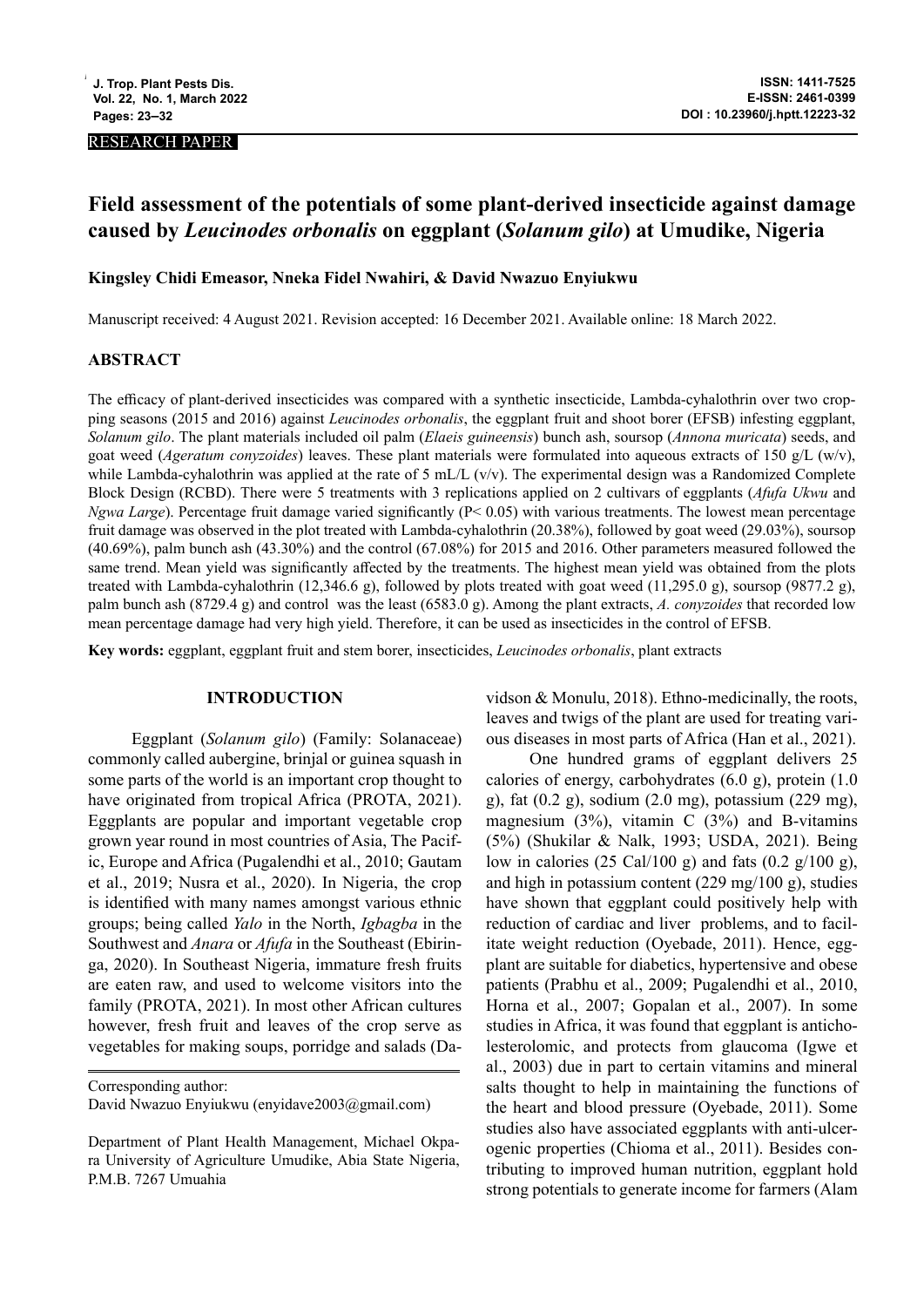## et al., 2003).

However, the production of this nutrient-rich and healthful vegetable suffers many biotic challenges including diseases and insect pest pressures (Nyeko et al., 2014). *Leucinodes orbonalis* Guenee (Lepidoptera: Pyralidae) is the most serious and widely distributed insect pest of eggplants (Chakraborti & Sarkar, 2011; Ashadul et al., 2014; Nawaz et al., 2020). It occurs throughout the year and attacks the crop at all stages of its growth (Pugalendhi et al., 2010). Yield losses ranging up to 85–92% have been attributed to attacks of the pest (Patnaik, 2000; Misra, 2008; Jagginavar et al., 2009; Sahu et al., 2020). The larvae could infest eggplants throughout the crop's lifespan (Cork et al., 2001). In the affected crops, the larvae bore into the young shoots, petioles, midribs of large leaves, flowers buds, fruits, and feed on the internal tissues (Singh et al., 2006). The infested flower buds drop and fruits oozed with larval frass through the holes made on the plant, which later becomes portals to secondary fungal infections (Korycinska & Cannon, 2010).

Attempts at curbing this constraint have been done through intercropping with *Tagetes* sp., crop rotation, use of resistant cultivars (or GM varieties where available), bio-control agents, phytochemicals including pheromones, and frequent sprays of synthetic insecticides (Satpathy & Mishra, 2011; Ashadul et al., 2014; Gautam et al., 2019; Shelton et al., 2019; Goldel et al., 2020). However, intensive applications of insecticide are required for killing the larvae before they bore inside shoots or fruits. Once in the shoots or fruits, EFSB larvae are inaccessible to the killing action of surface-applied chemicals (Alam et al., 2003). Since neonate larvae can enter fruits or shoots within only a few hours of hatching from eggs, pesticides have to be applied frequently in order to have sufficient toxic residues on the plant surface enough to kill the crawling larvae to get effective control effects (Prodhan et al., 2018). Against the backdrop of heavy insecticide application on this crop, indiscriminate use of pesticides, however, has a number of undesirable side effects such as the emergence of resistant species of insects, environmental pollution, and food safety concerns (Goldel et al., 2020; Enyiukwu et al., 2021).

In order to alleviate growing public concerns regarding the effects of synthetic pesticides on environmental and human health, much scientific attention has been geared towards bio-pesticides in recent decades. Bio-pesticides are cheap and environmentally non-disruptive. Therefore, this study was undertaken to determine and compare the effects of plant-derived insecticides (*Annona muricata* seed, *Elais guineensis*

bunch, *Ageratum conyzoides* leaves) with a synthetic insecticide (Lambda-cyhalothrin) on damage by *L. orbonalis* on two varieties of *S. gilo* grown at Umudike, Abia State Nigeria.

## **MATERIALS AND METHODS**

**Research Site.** The study was conducted in the Michael Okpara, University of Agriculture Teaching and Research Farm Umudike. Umudike is located within the tropical rainforest area of the Southeast Agricultural zone of Nigeria and lies within the latitude 05º29'N and longitude 07º32'E with altitude of about 122 m above sea level. The site has an average annual rainfall of 2200 mm and temperature of 23 ºC minimum and 32 ºC maximum (Agro-meteorological station of National Root Crops Research Institute, Umudike, NRCRI). The trials were laid out during the rainy seasons of the years 2015 and 2016.

**Soil Analysis.** Analysis of the physical (percentage silt, clay, and sand, texture) and chemical (pH, organic carbon, organic matter, available P, total nitrogen, etc.) characteristics of the Research Farm was carried out at the Soil Science Laboratory of NRCRI, Umudike, using standard protocols as adopted by Ikeogu & Nwofia (2013).

**Eggplant Cultivar.** Two cultivars of eggplants (*S. gilo*) were used for the study; they are Var. *Afufa* Ukwu obtained from Agwu, Enugu State, and Var. *Ngwa Large* from Ngwa, Abia State, Nigeria.

**Field Preparation, Layout and Crop Establishment.** The experimental field measuring  $28 \times 16$  m<sup>2</sup> was slashed and ridged by hoeing during the 2015 and 2016 planting season (April–October). Two week old seedlings of these varieties raised from a nursery nearby were transplanted onto the ridges, and moisture was maintained by a natural rain-fed system. The field was laid out in a randomized complete block design (RCBD) arranged in a split plot with 3 replications. There were 30 plots for the trials, each plot measuring  $3.6 \times 3.6$  m. The ridges were planted with 24 stands of eggplant/plot with planting spacing pegged at  $1.0 \times$ 0.6 m. The distance between plots and across replicates was maintained at 1 m.

**Crop Establishment and Treatment.** Treatments formulated and used for the study were oil palm (*E. guineensis*) bunch ash, goat weed (*A. conyzoides*) leaf extract, soursop (*A. muricata*) seed extract at concen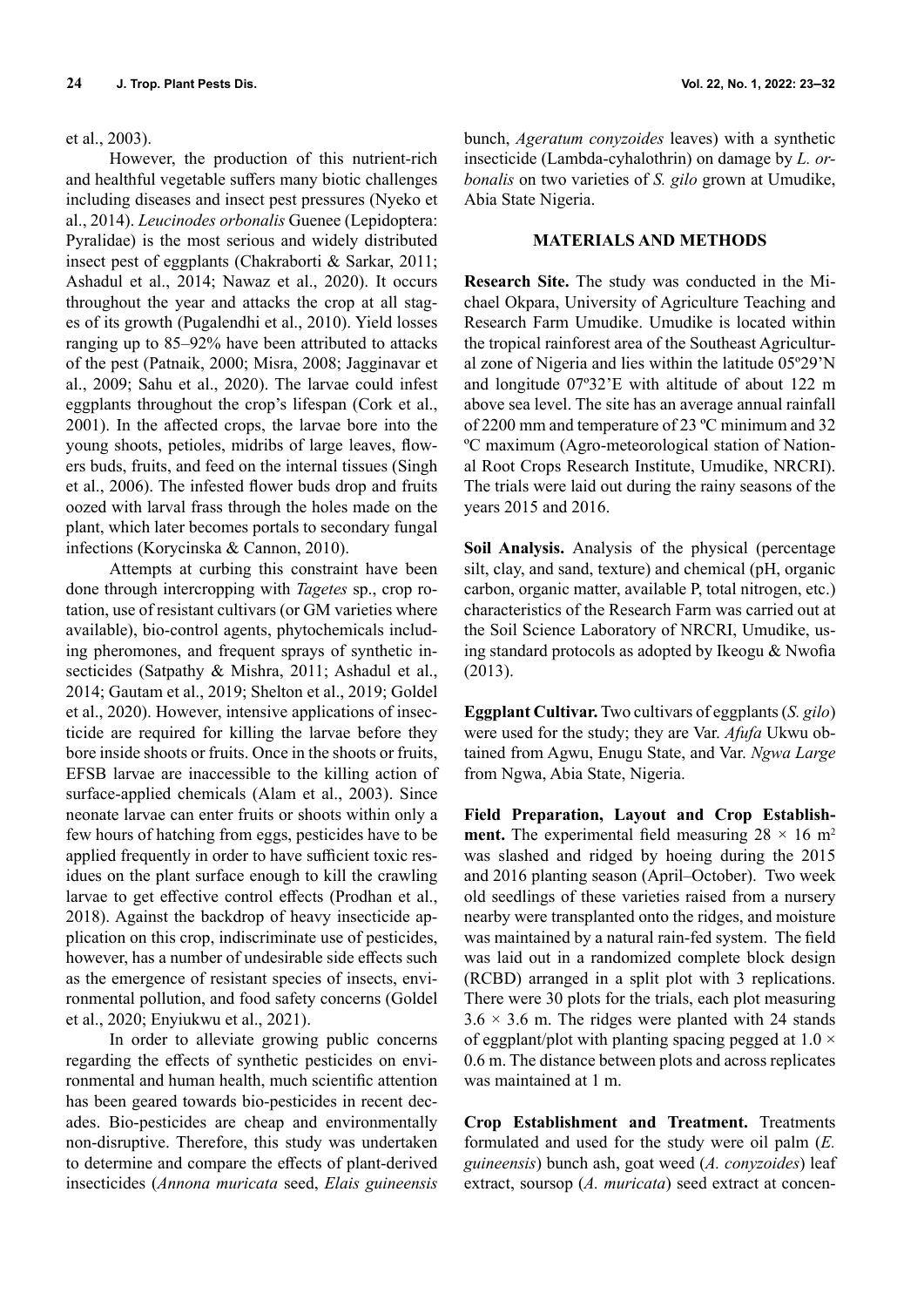tration of 150 g/L of water, and a synthetic insecticide (Lambda-cyhalothrin). The procedure for their preparation and concentration are given in Table 1. At 4 weeks after planting (WAP), the seedlings were spray-inoculated at sunset with aqueous formulations of the bio-insecticides and lambda-cyhalothrin; and repeat applications were carried out at flowering.

**Data Collection.** Data were collected once a week for six weeks in 2015 and 2016 trials on the population of *L. orbonalis* larvae per pod/10 stands, number of holes per pod/10 stands, weight of fruits per plant/plot, and number of fruits damaged/10 pods/10 stands/ plot which was calculated as:

FD (%) = 
$$
\frac{n}{N} \times 100\%
$$

 $FD =$  fruit damage;

 $n =$  number of damage fruit;

 $N =$  total number of fruit sampled.

**Data Analysis.** Data obtained were subjected to analysis of variance (ANOVA) using the general linear model (GLM) procedure of SAS version 9 (SAS, 2005).

Table 1. Treatment formulations and rates of application

| <b>Treatments</b>       | Formulation                                                                                                                                                | Concentration     |
|-------------------------|------------------------------------------------------------------------------------------------------------------------------------------------------------|-------------------|
| Palm bunch ash          | 150 g of palm bunch ash mixed in a litre of hot water and left<br>for 12 hours and sieved to obtain a uniform solution                                     | $150 \text{ g/L}$ |
| Annona muricata         | 150 g of <i>Annona muricata</i> crushed seed is mixed in a litre<br>of hot water, left for 12 hours and further sieved to obtain an<br>aqueous solution    | $150 \text{ g/L}$ |
| Ageratum conyzoides     | 150 g of <i>Ageratum conyzoides</i> crushed leaves was soaked in a<br>litre of hot water and left for 12 hours and sieved to obtain an<br>aqueous solution | $150 \text{ g/L}$ |
| Lambda-cyhalothrin E.C. | $5 \text{ mL}$                                                                                                                                             | 5mL/L             |

|                     | Years           |          |
|---------------------|-----------------|----------|
| Parameter           | 2015            | 2016     |
| Physical properties |                 |          |
| Sand $(\% )$        | 67.80           | 64.80    |
| Silt $(\%)$         | 11.40           | 11.80    |
| Clay $(\% )$        | 20.80           | 23.40    |
| Texture             | Sandy clay loam | Sandy lo |
| Chemical properties |                 |          |

Table 2. Physico-chemical properties of the experimental site before planting

| Physical properties              |                                                                              |            |
|----------------------------------|------------------------------------------------------------------------------|------------|
| Sand $(\% )$                     | 67.80                                                                        | 64.80      |
|                                  | 11.40                                                                        | 11.80      |
|                                  | 20.80                                                                        | 23.40      |
| Texture                          | Sandy clay loam                                                              | Sandy loam |
|                                  |                                                                              |            |
| pH(H, O)                         | 5.90                                                                         | 5.80       |
| Organic carbon $(\%)$            | 1.02                                                                         | 1.56       |
|                                  | 1.76                                                                         | 2.68       |
| Available phosphorus (cmol/kg)   | 39.60                                                                        | 68.20      |
| Total nitrogen $(\% )$           | 0.09                                                                         | 0.25       |
| Exchangeable calcium (cmol/kg)   | 4.00                                                                         | 4.40       |
| Exchangeable magnesium (cmol/kg) | 1.60                                                                         | 1.20       |
| Exchangeable potassium (cmol/kg) | 0.12                                                                         | 0.19       |
| Exchangeable sodium (cmol/kg)    | 0.35                                                                         | 0.21       |
| Exchangeable acidity (cmol/kg)   | 1.12                                                                         | 1.20       |
| Exchangeable CEC (cmol/kg)       | 7.19                                                                         | 7.20       |
| Base saturation $(\%)$           | 84.42                                                                        | 83.33      |
|                                  | Silt $(\%)$<br>Clay $(\% )$<br>Chemical properties<br>Organic matter $(\% )$ |            |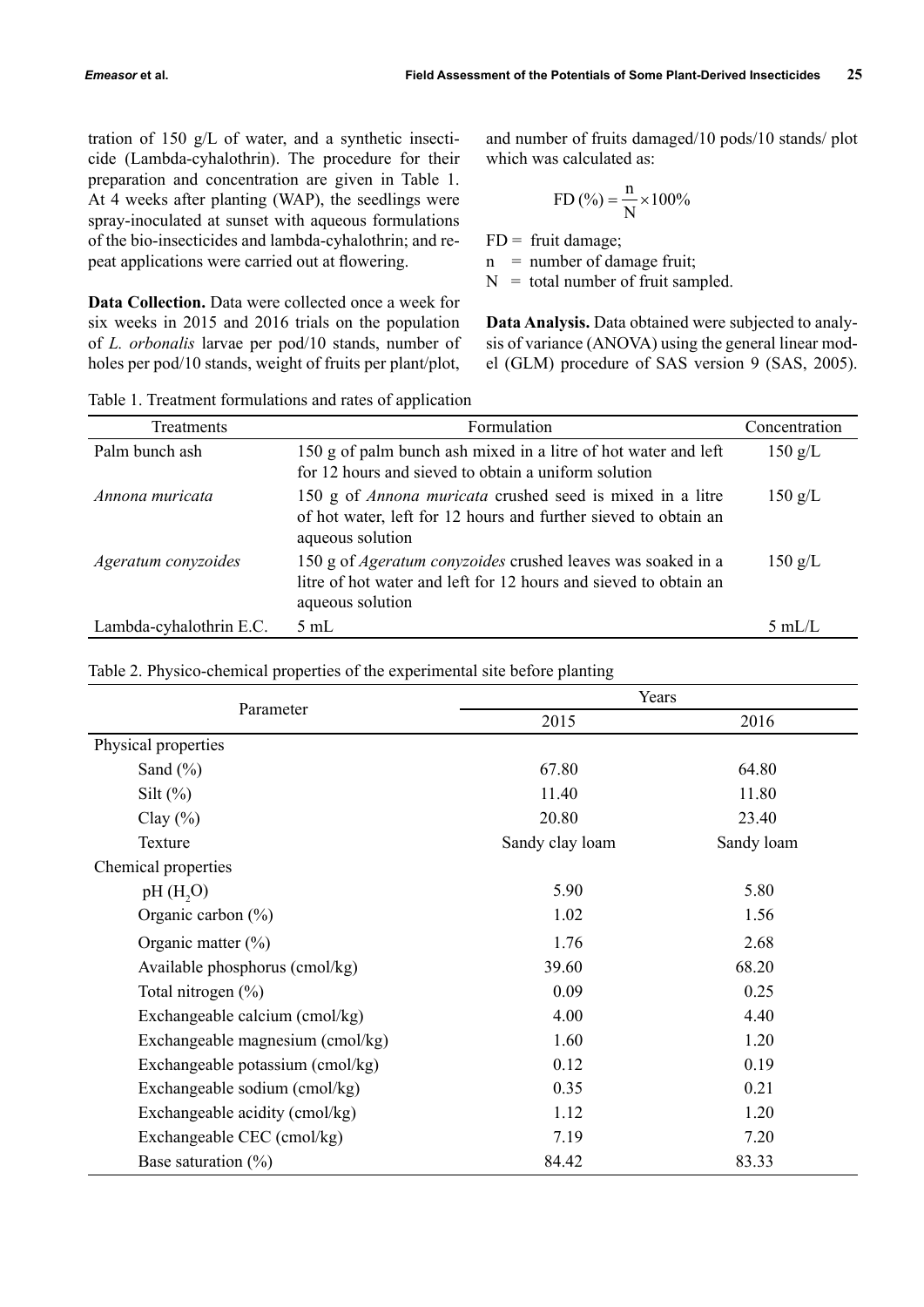Separation of significant treatment means was carried out with the least significant difference (LSD) at 0.05 probability level.

## **RESULTS AND DISCUSSION**

Results presented in Table 3 showed the response of the two eggplant cultivars during the 2015 and 2016 cropping seasons to attacks of *L. orbonalis*. It indicated that the number of larvae/pod recorded on *Afufa Ukwu* and *Ngwa Large* were (0.40) and (0.44), respectively in 2015. In 2016, the mean number of larvae/pod in *Afufa Ukwu* and *Ngwa Large* was 0.39 apiece. Whereas the values of this variable occasioned by attacks of EFSB on the two varieties were statistically  $(P< 0.05)$  not at par in the first year, they were however at par in 2016 (Table 3). The mean number of tunnels per pod due to EFSB attacks recorded on *Ngwa Large* and *Afufa Ukwu* were 1.15 and 1.00, respectively in 2015; and 0.97 per pod irrespective of cultivar in 2016. Whereas the number of holes per pod observed on *Ngwa Large* variety differed significantly from those on *Afufa Ukwu*, the opposite was statistically (P< 0.05) the case in the 2016 cropping season (Table 3).

The results of the percentage of fruit damaged by EFSB, *L. orbonalis* on the test crop in 2015 and 2016 are presented in Table 3. The results showed that the pest-inflicted fruit profile was generally lower in 2015 than in 2016 for the two varieties. *Ngwa Large* had percentage damage of 38.28% while *Afufa Ukwu* had 39.67%. Similarly, 39.33% and 42.56% fruit damage were recorded respectively on the test cultivars in 2016. Though no significant ( $P > 0.05$ ) difference was observed between the percentage of fruit damage on *Afufa Ukwu* and *Ngwa Large* due to infestation and activities of *L. orbonalis* in 2015, however, the damage observed on *Afufa Ukwu* was statistically superior to that recorded on *Ngwa Large* in 2016 cropping season.

*Leucinodes orbonalis* Guenee the eggplant fruit and shoot borer (EFSB) has been rated as a very serious pest of eggplant in eggplant growing regions of The Pacific, Asia and Africa (Ashadul et al., 2014; Prodhan et al., 2018; Nawaz et al., 2020). Screening for and use of resistant (or at least tolerant) varieties is adjudged one of the most important steps to pest management (Chukwu & Enyiukwu, 2021). Findings from this study indicated that *L. orbonalis* successfully attacked and sufficiently damaged both cultivars of eggplant. However, the damage was higher on the Vars. *Afufa Ukwu* than *Ngwa Large*. Data in Table 3, therefore suggest that Var. *Ngwa Large* is comparatively tolerant to infestation and onslaught by EFSB, *L.* 

*orbonalis* than Var. *Afufa Ukwu*.

Genetically influenced biochemical factors are reported to play immense roles in cultivar pest susceptibility or resistance. High contents of certain amino acids, ash, and reducing sugars encourage and promote susceptibility of a cultivar to insect attacks. Conversely, the high presence of certain enzymes such as peroxidases, polyphenol oxidase (PPO), phenyalanine ammonium lyase (PAL), silica, lignin and glyco-alkaloids strongly increase the resistance of a cultivar to pest onslaught (Khorsheduzzaman et al., 2010; Davidson & Monulu, 2018). Therefore the better performance of Var. *Ngwa Large* over *Afufa Ukwu* (Table 3) may have been due to higher presence of resistance-promoting compounds in it than in *Afufa Ukwu*. Findings in this study where *Ngwa Large* eggplant cultivar out-performed *Afufa Ukwu* in reducing the level of EFSB infestation and fruit damage is consistent with the report of Kassi et al. (2019) in which eggplant Var. Round Brinjal 86602 showed less susceptibility to infestation and tissue or fruit damage by *L. orbonalis* than Vars. Round White and Singhnath 656 in a trial.

The results of the mean number of larvae/pod on the eggplant treated with different plant-derived insecticides in 2015 and 2016 are presented in Table 4. The mean number of *L. orbonalis* larvae/pod varied significantly  $(P< 0.05)$  among the treatments. The mean number of larvae/pod amongst phyto-pesticides was significantly (P< 0.05) lowest in plots treated with goat weed (0.30), followed by *A. muricata* (0.40), and highest in plots exposed to palm bunch ash which had 0.41; though the later was not statically different from effects of *A. muricata*. On the other hand, Lambda-cyhalothrin had out-performed all the botanical treatments reducing the number of larvae per pod from 0.75 to 0.22. However, all the treatments were superior to the effects observed on the plants in the control experiments.

Regarding the mean number of holes on fruits of the eggplant treated with different plant-derived insecticides in 2015 and 2016, the observed entomotoxic effects varied significantly as presented in Table 4. The number of holes/pod recorded on the treated plants was statistically ( $P < 0.05$ ) highest in the control (2.06), followed by those treated with Palm bunch ash (1.16), and then *A. muricata* (1.03) and goat weed (0.79) whereas 0.36 was recorded on Lambda-cyhalothrin treated plant in 2015 (Table 4). All the botanical insecticides reduced the number of holes per pod than the effects (2.06) recorded on plants in the control. The results of percentage damage to the eggplant (*S. gilo*) by EFSB, *L. orbonalis* after treatment with plant-derived insecticides in 2015 and 2016 are presented in Table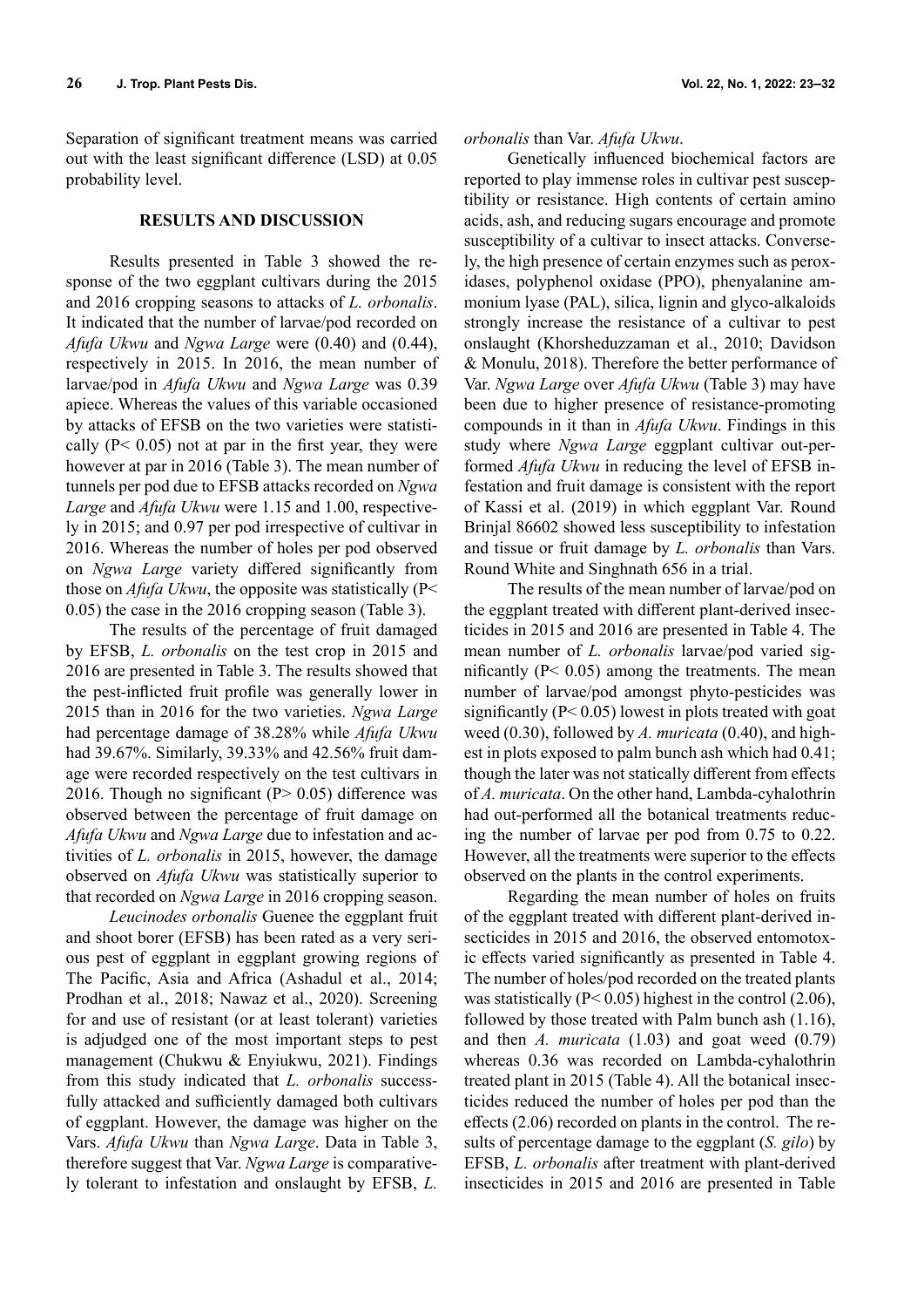| able 3. Response of eggplant varieties Afufa ukwu and Ngwa Large (mean number of larvae/holes per pod and mean percentage fruit damage) to attacks b<br>LSD $_{(0.05)}$ Mean number of holes/pod =<br>Mean number of holes/pod<br>2016<br>0.97<br>0.97<br>0.97<br>eggplant fruit and stem borer (EFSB) in 2015 and 2016 cropping seasons<br>Year<br>2015<br>1.08<br>1.15<br>1.00<br>0.08<br>Mean<br>0.40<br>LSD $_{(0.05)}$ Mean number of larvae/pod =<br>0.42<br>Mean number of larvae/pod<br>2016<br>0.39<br>0.39<br>0.39<br>Year<br>2015<br>0.42<br>0.40<br>$\frac{44}{1}$<br>0.02 | Year | Mean<br>Mean percentage of fruit damage (%)<br>2016<br>2015<br>Mean | 41.12<br>42.56<br>39.67<br>0.99 | 39.06<br>39.33<br>38.78<br>1.06 | 40.95<br>39.23 | $\text{LSD}_{(0.05)}$ Mean percentage damage = 2.01 | LSD $_{(0.05)}$ Year $\times$ Variety $=3.89$ |
|----------------------------------------------------------------------------------------------------------------------------------------------------------------------------------------------------------------------------------------------------------------------------------------------------------------------------------------------------------------------------------------------------------------------------------------------------------------------------------------------------------------------------------------------------------------------------------------|------|---------------------------------------------------------------------|---------------------------------|---------------------------------|----------------|-----------------------------------------------------|-----------------------------------------------|
|                                                                                                                                                                                                                                                                                                                                                                                                                                                                                                                                                                                        |      |                                                                     |                                 |                                 |                |                                                     | LSD $_{(0.05)}$ Year $\times$ Variety = 0.14  |
| Vgwa Large<br>Variety<br>shifa ukwu                                                                                                                                                                                                                                                                                                                                                                                                                                                                                                                                                    |      |                                                                     |                                 |                                 |                |                                                     | LSD $_{(0.05)}$ Year $\times$ Variety = 0.25  |

| able 4. Effects (mean number of larvae/larvae, percentage fruit damage and fruit yield) of botanical insecticides (palm bunch ash, soursop, goat weed) an |                                                                                                                                                                                                                                                                                |
|-----------------------------------------------------------------------------------------------------------------------------------------------------------|--------------------------------------------------------------------------------------------------------------------------------------------------------------------------------------------------------------------------------------------------------------------------------|
|                                                                                                                                                           |                                                                                                                                                                                                                                                                                |
|                                                                                                                                                           |                                                                                                                                                                                                                                                                                |
|                                                                                                                                                           |                                                                                                                                                                                                                                                                                |
|                                                                                                                                                           |                                                                                                                                                                                                                                                                                |
|                                                                                                                                                           |                                                                                                                                                                                                                                                                                |
|                                                                                                                                                           |                                                                                                                                                                                                                                                                                |
|                                                                                                                                                           |                                                                                                                                                                                                                                                                                |
|                                                                                                                                                           |                                                                                                                                                                                                                                                                                |
|                                                                                                                                                           |                                                                                                                                                                                                                                                                                |
|                                                                                                                                                           |                                                                                                                                                                                                                                                                                |
|                                                                                                                                                           |                                                                                                                                                                                                                                                                                |
|                                                                                                                                                           |                                                                                                                                                                                                                                                                                |
|                                                                                                                                                           | ly infested by EFSB - Leucinodes orbinalis in 2015 and 2016 cropping seasons                                                                                                                                                                                                   |
|                                                                                                                                                           |                                                                                                                                                                                                                                                                                |
|                                                                                                                                                           |                                                                                                                                                                                                                                                                                |
|                                                                                                                                                           |                                                                                                                                                                                                                                                                                |
|                                                                                                                                                           |                                                                                                                                                                                                                                                                                |
|                                                                                                                                                           |                                                                                                                                                                                                                                                                                |
|                                                                                                                                                           |                                                                                                                                                                                                                                                                                |
|                                                                                                                                                           |                                                                                                                                                                                                                                                                                |
|                                                                                                                                                           |                                                                                                                                                                                                                                                                                |
|                                                                                                                                                           |                                                                                                                                                                                                                                                                                |
|                                                                                                                                                           | i an hai i'r alathrin an acceedlanta naturali<br>was seen to have a man which we have a second to the contract of the contract of the contract of the contract of the contract of the contract of the contract of the contract of the contract of the contract of the contract |
|                                                                                                                                                           |                                                                                                                                                                                                                                                                                |
|                                                                                                                                                           |                                                                                                                                                                                                                                                                                |
|                                                                                                                                                           |                                                                                                                                                                                                                                                                                |

| eggplant fruit and stem borer (EFSB) |                                         | and 2016 cropping seasons<br>in 2015                                                                                                                                                        |                                                                                                                  |                          |                                                                        |                                    |                                                                                    |                                        |                                                       |                                                                                                                     |                                                                                                                                                                                                                                                                                                                                       |
|--------------------------------------|-----------------------------------------|---------------------------------------------------------------------------------------------------------------------------------------------------------------------------------------------|------------------------------------------------------------------------------------------------------------------|--------------------------|------------------------------------------------------------------------|------------------------------------|------------------------------------------------------------------------------------|----------------------------------------|-------------------------------------------------------|---------------------------------------------------------------------------------------------------------------------|---------------------------------------------------------------------------------------------------------------------------------------------------------------------------------------------------------------------------------------------------------------------------------------------------------------------------------------|
|                                      | Year                                    |                                                                                                                                                                                             |                                                                                                                  | Year                     |                                                                        |                                    |                                                                                    |                                        | Year                                                  |                                                                                                                     |                                                                                                                                                                                                                                                                                                                                       |
| 2015                                 | 2016                                    | Mean                                                                                                                                                                                        | 2015                                                                                                             |                          | 2016                                                                   | Mean                               | 2015                                                                               |                                        | 2016                                                  |                                                                                                                     | Mean                                                                                                                                                                                                                                                                                                                                  |
| Mean number of larvae/pod            |                                         |                                                                                                                                                                                             |                                                                                                                  | Mean number of holes/pod |                                                                        |                                    |                                                                                    |                                        | Mean percentage of fruit damage                       | $(\%)$                                                                                                              |                                                                                                                                                                                                                                                                                                                                       |
| 0.40                                 | 0.39                                    | 0.40                                                                                                                                                                                        | 1.00                                                                                                             |                          | 0.97                                                                   | 0.99                               | 39.67                                                                              |                                        | 42.56                                                 |                                                                                                                     | 41.12                                                                                                                                                                                                                                                                                                                                 |
| 0.44                                 | 0.39                                    | 0.42                                                                                                                                                                                        |                                                                                                                  |                          | 0.97                                                                   | 1.06                               |                                                                                    |                                        |                                                       |                                                                                                                     | 39.06                                                                                                                                                                                                                                                                                                                                 |
| 0.42                                 | 0.39                                    |                                                                                                                                                                                             |                                                                                                                  |                          | 0.97                                                                   |                                    |                                                                                    |                                        |                                                       |                                                                                                                     |                                                                                                                                                                                                                                                                                                                                       |
|                                      |                                         | Ш                                                                                                                                                                                           | 0.08<br>CST                                                                                                      |                          |                                                                        |                                    | LSD                                                                                |                                        |                                                       | 2.01                                                                                                                |                                                                                                                                                                                                                                                                                                                                       |
|                                      |                                         |                                                                                                                                                                                             | LSD                                                                                                              |                          |                                                                        |                                    |                                                                                    |                                        |                                                       |                                                                                                                     |                                                                                                                                                                                                                                                                                                                                       |
|                                      | Year                                    |                                                                                                                                                                                             |                                                                                                                  |                          |                                                                        |                                    |                                                                                    |                                        |                                                       |                                                                                                                     |                                                                                                                                                                                                                                                                                                                                       |
|                                      | 2016                                    |                                                                                                                                                                                             | 2015                                                                                                             | 2016                     |                                                                        | 2015                               | 2016                                                                               |                                        | 2015                                                  | 2016                                                                                                                | Mean                                                                                                                                                                                                                                                                                                                                  |
|                                      | ð                                       |                                                                                                                                                                                             |                                                                                                                  | of                       |                                                                        | Mean                               | ð                                                                                  |                                        |                                                       |                                                                                                                     |                                                                                                                                                                                                                                                                                                                                       |
|                                      | 0.63                                    |                                                                                                                                                                                             | 2.06                                                                                                             | 1.67                     | 1.87                                                                   | 70.28                              | 63.89                                                                              | 67.08                                  | 4550.0                                                | 8616.0                                                                                                              | 6583.0                                                                                                                                                                                                                                                                                                                                |
|                                      | 0.44                                    | 0.43                                                                                                                                                                                        | 1.16                                                                                                             | 1.25                     | 1.20                                                                   | 41.67                              | 43.00                                                                              | 43.3                                   | 6645.0                                                | 10,804.8                                                                                                            | 8729.4                                                                                                                                                                                                                                                                                                                                |
|                                      | 0.41                                    | 0.41                                                                                                                                                                                        | 1.03                                                                                                             | 0.96                     | 0.99                                                                   | 40.83                              | 40.56                                                                              | 40.69                                  | 8068.4                                                | 11,686.0                                                                                                            | 9877.2                                                                                                                                                                                                                                                                                                                                |
|                                      | 0.28                                    | 0.29                                                                                                                                                                                        | 0.79                                                                                                             | 0.60                     | 0.70                                                                   | 30.56                              | 27.50                                                                              | 29.03                                  | 8952.0                                                | 13,638.0                                                                                                            | 11.295.0                                                                                                                                                                                                                                                                                                                              |
|                                      | 0.19                                    | 0.21                                                                                                                                                                                        | 0.36                                                                                                             | 0.36                     | 0.36                                                                   | 22.22                              | 18.33                                                                              | 20.28                                  | 10,106.0                                              | 14,587.2                                                                                                            | 12,346.6                                                                                                                                                                                                                                                                                                                              |
|                                      | 0.39                                    |                                                                                                                                                                                             | 1.08                                                                                                             | 0.97                     |                                                                        | 41.11                              | 38.67                                                                              |                                        | 7666.1                                                | 11866.4                                                                                                             |                                                                                                                                                                                                                                                                                                                                       |
|                                      |                                         |                                                                                                                                                                                             | LSD                                                                                                              |                          |                                                                        | LSD                                |                                                                                    |                                        |                                                       |                                                                                                                     |                                                                                                                                                                                                                                                                                                                                       |
|                                      |                                         |                                                                                                                                                                                             | $= 421.96$                                                                                                       |                          |                                                                        |                                    |                                                                                    |                                        |                                                       |                                                                                                                     |                                                                                                                                                                                                                                                                                                                                       |
|                                      | 0.02<br>Lambda-cyhalothrin<br>Treatment | LSD $_{(0.05)}$ Year $\times$ Variety = 0.25<br>$larvac/pod = 0.04$<br>Mean number<br>larvae/pod<br>$\mathrm{LSD}_{_{(0.05)}}$ Year<br>2015<br>0.75<br>0.42<br>0.40<br>0.30<br>0.22<br>0.41 | Mean<br>0.69<br>$\mathrm{LSD}_{\;(0.05)}$ Mean number of larvae/pod<br>$\mathrm{LSD}_{_{(0.05)}}$ Mean number of |                          | $holes/pod = 0.13$<br>Mean number<br>holes/pod<br>Year<br>1.15<br>1.08 | Mean<br>$_{(0.05)}$ Mean number of | $\frac{Mean \ number of holes/pod}{N}$<br>$_{(0.05)}$ Year $\times$ Variety = 0.14 | fruit damage (%)<br>percentage<br>Year | Mean<br>$_{(0.05)\%}$ damage = 3.18<br>38.78<br>39.23 | Lambda-Cyhalothrin on eggplants naturally infested by EFSB - Leucinodes orbinalis in 2015 and 2016 cropping seasons | Table 4. Effects (mean number of larvae/larvae, percentage fruit damage and fruit yield) of botanical insecticides (palm bunch ash, soursop, goat weed) and<br>LSD $_{(0.05)}$ Treatment = 667.2<br>$_{(0.05)}$ Mean percentage damage =<br>Fruit yield (g)<br>Year<br>39.33<br>40.95<br>LSD $_{(0.05)}$ Year $\times$ Variety = 3.89 |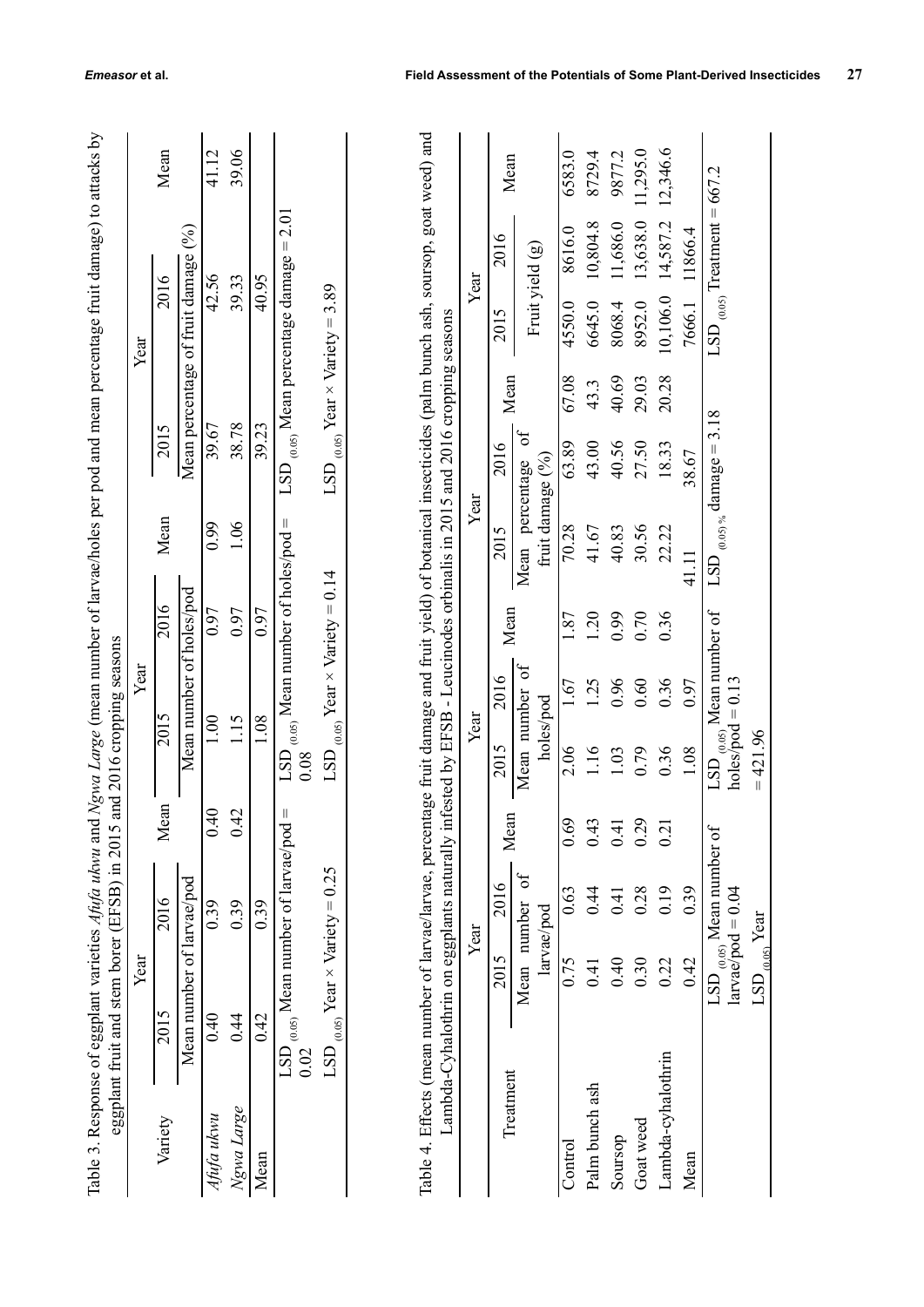4. Percentage fruit damage varied significantly (P< 0.05) amongst the botanical insecticidal treatments. The profile of activity was goat weed extract (30.6%)

followed by *A. muricata* extract  $(40.8\%) \geq$  palm bunch ash (41.7%) and control (70.3%) in 2015. Similarly, Lambda-cyhalothrin recording 22.22% outperformed all the botanical treatments and control in reducing the damage due to the insect pest on the test crop.

This work showed that the botanical insecticides significantly reduced the population, attacks, and damage caused by EFSB, *L. orbonalis* on the test crop in varying degrees (Table 4). Goat weed demonstrated higher insecticidal activity than the other extracts. Type and concentration of active ingredient(s), and the kind and position of side chains (methyl, hydroxyl, halides etc.) contained on its carbon skeleton affect insecticidal activity of plant extracts (Echeverrigaray et al., 2010; Enyiukwu & Awurum, 2013). The concentration of an active ingredient is influenced by solubility in the extracting solvent (Enyiukwu et al., 2014; Enyiukwu et al., 2016). The higher insect killing potential demonstrated by goat weed in this study may have been due to higher solubility of its active principles in water than those of *A. muricata* and *E. guineensis*. It also suggests that the type of active ingredient or its substituents contained in goat weed differed greatly from those in *A. muricata* and *E. guineensis*.

However, the marginal difference in insecticidal activity of *A. muricata* and *E. guineensis* suggests that compounds contained in these botanicals may have similar structure, substituent or solubility in water; as a result, they may compete for the same binding site or process on the target insect (Enyiukwu et al., 2016). The differential toxicity and higher efficacy of Lambda-cyhalothrin (a semi-pyrethroid that acts by elevating sodium channels leading to paralysis and death of affected insects) over goat weed compounds (precocene I and II an anti-juvenile hormone and possible acetylcholenesterase inhibitor) and *A. muricata* (lipid disrupting acetogenins) may be due to longer persistence on the test crop than goat weed and soursop extracts which are easily degraded by heat and UV-radiation (Dim et al., 2004; Isman & Reffrin, 2014; Lu et al., 2014; Kumar et al., 2018; Hildago et al., 2018; Chahal et al., 2021; Enyiukwu et al., 2021).

Besides directly killing target pests (Ramos et al., 2006), several workers are of the opinion that these natural products prime host tissues to produce phenolic substances that repel or ward-off pest species (Awurum et al., 2016; Nawaz et al., 2020). Findings in this work

in which extracts of *A. conzoides* and *A. muricata* successfully reduced infestation, attacks, and damage on eggplant by *L. orbonalis* is in conformity with reports of Moreira et al. (2007), Kavitha et al. (2008), Mochaiah et al. (2011), and Owusu (2012) who reported ovicidal and insecticidal activities of soursop, papaya and neem leaf and kernel extracts against *L. orbonalis*  Guenee in okro and eggplant.

The results of the fruit yield of the test eggplants exposed to the botanical insecticides and Lambda-cyhalothrin in the 2015 and 2016 cropping seasons are presented in Table 4. Whereas Lambda-cyhalothrin had the highest yield of all treatments (10.106 kg), goat weed extract recording (8.982 kg) was next, followed by *A. muricata* extract (8.068 kg), and lastly palm bunch ash (6.645 kg). The control experiment recording a yield value of 4.550 kg was the least in the 2015 cropping season. The indices of trend of insecticidal activity for all the treatments (botanical and Lambda-cyhalothrin) followed exactly the patterns observed for number of larvae, number of holes and percentage tissue damage per plant observed on the test crop in the 2015 cropping season than in 2016. Generally the pest pressure was higher in 2015 cropping season than 2016 whereas the fruit yield of the crop was lower in the cropping season of the former year than in the latter (Table 4).

Data obtained from this study also showed higher number of larvae, holes and percentage damage of fruit per pod per plant on *Afufa Ukwu* than *Ngwa Large* especially in 2016. High ambient temperatures and humidity encourage fecundity of EFSB (Amana & Omoloye, 2012) may be the reason for higher population, attacks and damage by *L. orbonalis* on the crop in 2015 than in 2016. Certain mineral elements in plant tissues affect its resistance or otherwise to disease and pest attacks (Enyiukwu et al., 2021). Phosphorus and calcium are involved in fostering strength, rigidity and development of strong interlocking cross-walls in plant tissues (Okpara, 2014; Amadioha & Nwazuo, 2019) which translates to improved resistance to pests and diseases. Higher available P and Ca in the eggplant rhizospere of 2016, coupled probably with higher ability of *Ngwa Large* to utilize these growth factors (Han et al., 2021) may explain the better performance of *Ngwa Large* over *Afufa Ukwu*. Furthermore the higher reduction of pest pressure and damage by *L. orbonalis*  by the test extracts translated to higher fruit yields of the plant (Table 4), a view also held by other workers (Satpathy & Mishra, 2011; Sahu et al., 2020).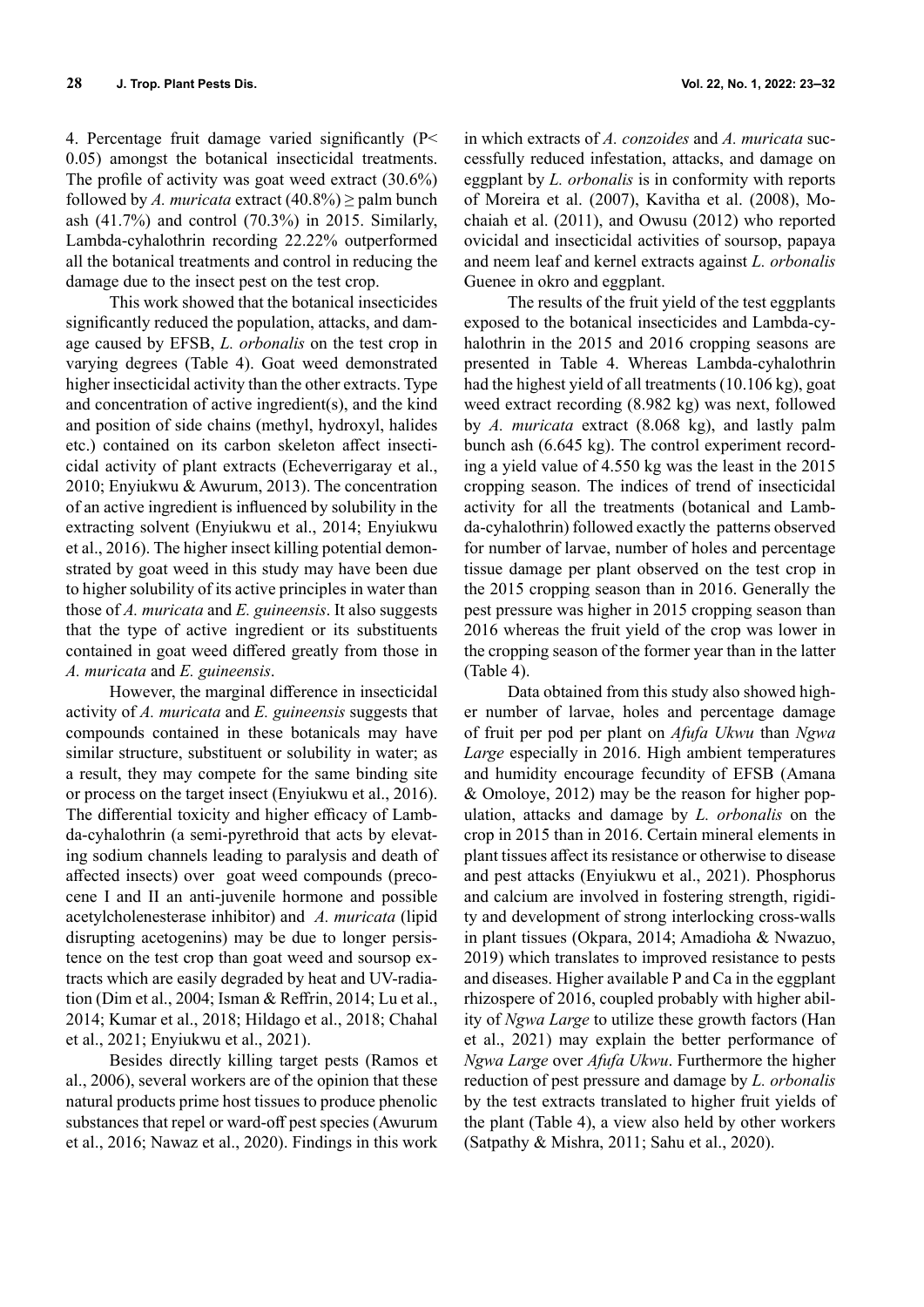## **CONCLUSION**

This study has revealed that the use of bio-insecticides from *A. muricata* and *A. conyzoides* extracts hold strong and effective potentials for reduction of damage by EFSB and to improve the yield of eggplant. Therefore these plant extracts especially leaf extract of *A. conyzoides* is recommended as a suitable alternative to the synthetic insecticides for the management of *L. orbonalis* and improvement of eggplant productivity in the field.

# **ACKNOWLEDGMENTS**

We are immensely grateful to staff and members of the Research and Training (R&T) Unit of the College of Crop and Soil Sciences (CCSS) of the Michael Okpara University of Agriculture, Umudike (MOU-AU) for every of their assistances while this field research lasted.

# **FUNDING**

This entire research work was carried out without external financial assistance, sponsorship, funding or grant from any local or international funding agency.

# **AUTHORS' CONTRIBUTIONS**

KCE and NFN planned and designed the field experiment. KCE interpreted the data on insect population and plant damage. NFN carried out the experiment in the field, collected relevant data from the field and analyzed them. All the authors played roles in preparing the manuscript. DNE interpreted phytochemical and mode of action aspects of the work and also arranged and edited the manuscript. All the authors have read and approved the manuscript.

#### **COMPETING INTEREST**

All authors declare that we have no conflicts of interest related to the publication of this manuscript.

# **REFERENCES**

Alam SN, Rashi MA, Rouf FMA, Jhala RC, Patel JR, Satpathy S, Shivalingaswamy TM, Rai S, Wahundeniya I, Cork A, Ammaranan C, & Talekar NS. 2003. *Development of an Integrated Pest Management Strategy for Eggplant Fruit and*  *Shoot Borer in South Asia*. AVRDC- the World Vegetable Centre, Taiwan.

- Amadioha AC & Nwazuo ED. 2019. Biochemical composition of seed and husk of cowpea (*Vigna unguiculata* (L.) Walp.) infected by *Colletotrichum destructivum* O'Gara in storage. *Annu. Res. Rev. Biol*. 31(1): 1–7. https://doi. org/10.9734/arrb/2019/v31i130034
- Amana O & Omoloye AA. 2012. Planting date of eggplant, *Solanum gilo* and eggplant fruit and shoot borer *Leucinodes orbonalis* infestation. *NJHS*. 17: 14–19.
- Ashadul MI, Hussain MA, Shapla SA, Mehraj H, & Jamal Uddin AFM. 2014. Plant extract for management of brinjal shoot and fruit borer (*Leucinodes orbonalis* Guenee). *Am-Euras J. Agric. & Environ. Sci.* 14(12): 1409–1414.
- Awurum AN, Enyiukwu DN, & Odoemenam VK. 2016. Influence of plant-gleaned compounds on the initiation and development of fungal diseases of onion (*Allium cepa* L.) in the field. *J. Biol. Agric. Healthc.* 6(9): 71–80.
- Chahal R, Nanda A, Akkol EK, Sobarzo-Sanchez E, Arya A, Kaushik D, Dutt R, Bhardwaj R, Rahman MH, & Mittal V. 2021. *Ageratum conyzoides* L. and its secondary metabolites in the management of different fungal pathogens. *Molecules.* 26(10): 2933. https://doi.org/10.3390/ molecules26102933
- Chakraborti S & Sarkar PK. 2011. Management of *Leucinodes orbonalis* Guenee on eggplant during rainy season in India. *J. Plant Prot. Res.* 51(4): 325–328. https://doi.org/10.2478/v10045-011- 0053-5
- Chioma A, Obiora A, & Chukwuemeka U. 2011. Does the African garden egg offer protection against experimentally induced ulcer. *Asian Pac. J. Trop. Med.* 4(2): 163–166. https://doi. org/10.1016/S1995-7645(11)60061-8
- Chukwu LA & Enyiukwu DN. 2021. Varietal response and toxicity of aqueous leaf extracts of *Azadirachta indica* to *Phytophtora colocasiae* causing taro leaf blight in Unwana Southeast, Nigeria. *Direct Res. J. Biol. Biotechnol. Sci.* 7: 28–36. https://doi.org/10.26765/DRJBB092186501
- Cork A, Alam SN, Das CS, Ghosh GC, Farman DI, Hall DR, Maslen NR, Vedham K, Phythian SJ, Rouf FMA, & Srinivasan K. 2001. Female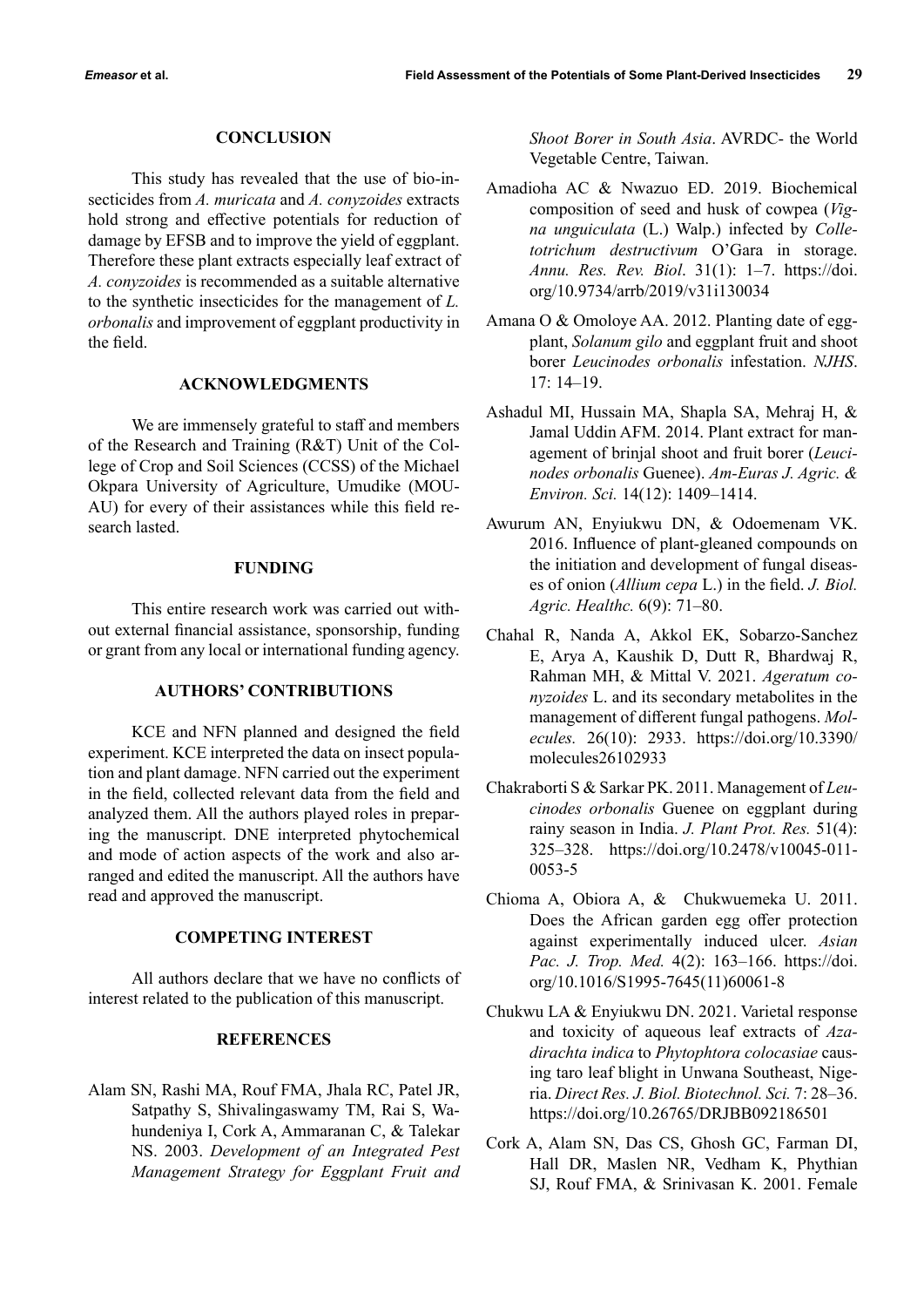sex pheromone of brinjal fruit and shoot borer, *Leucinodes orbonalis* blend optimization. *J. Chem. Ecol.* 27: 1867–1877. https://doi. org/10.1023/a:1010416927282

- Davidson GI & Monulu AG. 2018. Vitamins and mineral composition of eggplant (*Solanum macrocarpon*) and "Ukazi" (*Gnetum africanum*) leaves as affected by boiling and steaming. *JSRR*. 21(4): 1–8. https://doi.org/10.9734/JSRR/2018/45255
- Dim LA, Funtua II, Oyewale AO, Grass F, Umar IM, Gwozdz R, & Gwarzo U. 2004. Determination of some elements in *Ageratum conyzoides,* a tropical medicinal plant, using instrumental neutron activation analysis. *J. Radioanal. Nucl. Chem*. 261: 225–228. https://doi.org/10.1023/B:- JRNC.0000030962.86191.07
- Ebiringa VDC. 2020. Proximate and micronutrient compositions of four different cultivars of aubergine (*Solanum melongena* L.). *J. Agric. Food Sci.* 18(2): 135–142. https://doi.org/10.4314/ jafs.v18i2.10
- Echeverrigaray S, Zacaria J, & Beltrão R. 2010. Nematicidal activity of monoterpenoids against the root knot nematode *Meloidogyne incognita*. *Phytopathology*. 100(2): 199–203. https://doi. org/10.1094/PHYTO-100-2-0199
- Enyiukwu DN & Awurum AN. 2013. Fungitoxic principles and in vitro antifungal activity of extracts from *Carica papaya* and *Piper guineense* on *Colletotrichum destructivum*. *J. Biol. Sci.* 7: 29 – 36.
- Enyiukwu DN, Amadioha AC, & Ononuju CC. 2021. Evaluation of some pesticides of plant origin for control of anthracnose disease (*Colletotrichum destructivum* O'Gara) in cowpea. *Asian J. Agric.*  5(1): 4–11. https://doi.org/10.13057/asianjagric/ g050102
- Enyiukwu DN, Ononuju CC, Awurum AN, & Nwaneri JA. 2016. Modes of action of potential phyto-pesticides from tropical plants in plant health management. *IOSR J. Pharm*. 6(7): 1–17. https:// doi.org/10.9790/3013-06710117
- Enyiukwu DN, Awurum AN, & Nwaneri JA. 2014. Efficacy of plant-derived pesticides in the control of myco-induced postharvest rots of tubers and agricultural products: A review. *Net J. Agric. Sci.* 2(1): 30–36.
- Göldel B, Lemic D, & Bažok R. 2020. Alternatives to

synthetic insecticides in the control of Colorado potato beetle (*Leptinotarsa decemlineata* Say) and their environmental benefits. *Agriculture.* 10(12): 611. https://doi.org/10.3390/agriculture10120611

- Gopalan C, Sastri BVR, & Balasubramanian SC. 2007. *Nutritive Value of Indian Foods*. National Institute of Nutrition, Indian Council of Medical Research, India.
- Gautam M, Kafle S, Regmi B, Thapa G, & Paudel S. 2019. Management of brinjal fruit and shoot borer (*Leucinodes orbonalis* Guenee) in Nepal. *Acta Sci. Agric*. 3(9): 188–195. https://doi. org/10.31080/ASAG.2019.03.0632
- Han M, Opoku KN, Bissah NAB, & Su T. 2021. *Solanun aethiopicum:* The nutrient-rich vegetable crop with great economic, genetic biodiversity and pharmaceutical potential. *Horticulturae.*  7(6): 126. https://doi.org/10.3390/horticulturae7060126
- Hildago JR, Parellada EA, Bardón A, Vera N, & Neske A. 2018. Insecticidal activity of annonaceous acetogenins and their derivatives on *Spodoptera fruiperda* Smith (Lepidoptera: Noctuidae). *J. Agric. Chem. Environ.* 7(3): 105–116. https:// doi.org/10.4236/jacen.2018.73010
- Horna D, Smale M, & Falck-Zepeda JB. 2007. Assessing the potential Economic impact of genetically modified crops in Ghana: A methodical framework. IFPRI, Ghana.
- Igwe SA, Akunyili DN, & Ogbogu C. 2003. Effects of *Solanum melongena* (garden egg) on some visual functions of visually active Igbos of Nigeria. *J. Ethnopharmacol.* 86(2–3): 135–138. https://doi.org/10.1016/s0378-8741(02)00364-1
- Ikeogu UN & Nwofia GE. 2013. Yield parameters and stability of soybean [*Glycine max* (L.) Merril] as influenced by phosphorus fertilizer rates in two utisols. *J. Plant Breed. Crop Sci*. 5(4): 54–63. https://doi.org/10.5897/JPBCS12.014
- Isman MB & Seffrin R. 2014. Natural Insecticides from the annonacea: A unique example for developing biopesticides. In: Singh D (Ed.). *Advances in Plant Biopesticides*. pp. 21–33. Springer. New Delhi. https://doi.org/10.1007/978-81-322- 2006-0\_2
- Jagginavar SB, Sunitha ND, & Biradar AP. 2009. Bioefficacy of Flubendiamide 480 SC against brin-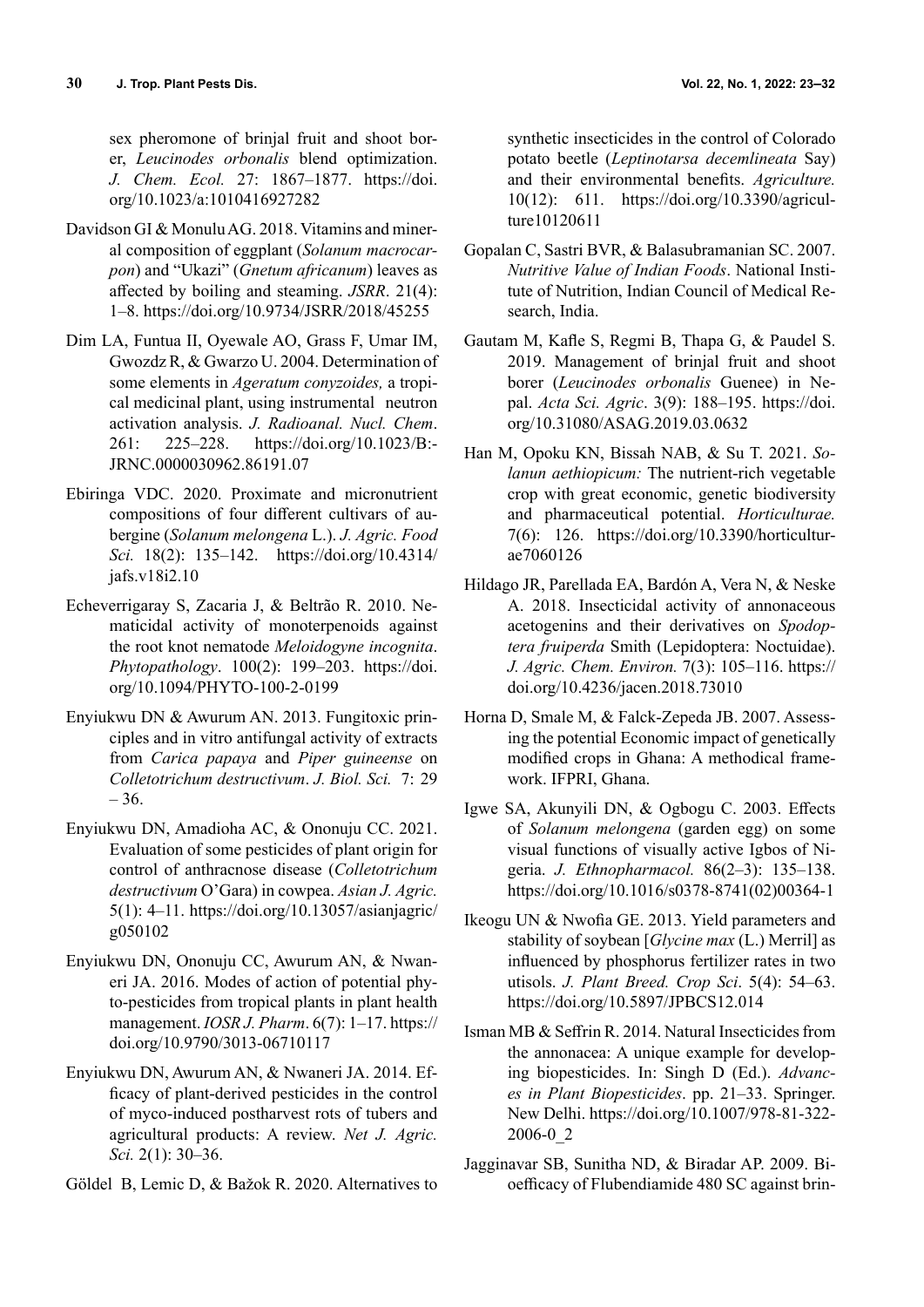jal fruit and shoot borer, *Leucinodes orbonalis* Guen. *Karnataka J. Agric. Sci.* 22(3): 712–713.

- Kassi AJ, Javed H, & Mukhtar T. 2019. Screening of different aubergine cultivars against infestation of brinjal fruit and shoot borer (*Leucinodes orbinalis* Guenee). *Pakistan J. Zool.* 51(2): 603–609. https://doi.org/10.17582/journal. pjz/2019.51.2.603.609
- Kavitha VS, Revathi N, & Kingsley S. 2008. Egg susceptibility of brinjal pest, *Leucinodes orbonalis* Geunee to neem extracts. *Asian J. Bio. Sci.* 3(2): 308–310.
- Khorsheduzzaman AKM, Alam MZ, Rahman MM, Mian MAK, & Mian MIH. 2010. Biochemical basis of resistance in eggplant (*Solanum melongena* L.) to *Leucinodes orbinalis* Guenee and their correlation with shoot and fruit infestation. *Bangladesh J. Agric. Res*. 35(1): 149–155. https://doi.org/10.3329/bjar.v35i1.5876
- Korycinska A & Cannon R. 2010. Eggplant Borer, *Leucinodes orbonalis*. Department of Environment, Food, and Rural Affairs, London.
- Kumar B, Misra A, Rawat AKS, Rawat YS, & Srivastava S. 2018. Simultaneous quantification of precocene I and precocene II through highperformance thin layer chromatography validated method in *Ageratum conyzoides* L. germplasms from Western Himalayas. *Phcog. Mag.* 14(Suppl S1): 141–146. https://doi.org/10.4103/ pm.pm\_411\_17
- Lu XN, Liu XC, Liu QZ, & Liu ZL. 2014. Isolation of insecticidal constituents from the essential oil of *Ageratum houstonianum* Mill. against *Liposcelis bostrychophila* Badonnel. *J. Chem*. 2014: 645687. https://doi.org/10.1155/2014/645687
- Misra HP. 2008. New promising insecticides for the management of brinjal shoot and fruit borer, *Leucinodes orbonalis* Guenee. *Pest Management in Horticulture Ecosystems.* 14(2): 140–147.
- Mochiah MB, Banful B, Fening KN, Amoabeng BW, Offei BK, Ekyem S, Braimah H, & Owusu-Akyaw M. 2011. Botanicals for the management of insect pest in organic vegetable production. Int. *J. Entomol. Nematol.* 7(4): 001–013.
- Moreira MD, Picanço MC, Barbosa LCA, Guedes RNC, Barros EC, & Campos MR. 2007. Compounds from *Ageratum conyzoides*: Isolation, structural elucidation and insecticidal activity.

*Pest Manag. Sci.* 63(6): 615–621. https://doi. org/10.1002/ps.1376

- Nawaz A, Gogi MD, Naveed M, Arshad M, Sufyan M, Binyameen M, Islam SU, Waseem M, Ayyub MB, Arif MJ, & Ali H. 2020. In vivo and in vitro assessment of *Trichoderma* species and *Bacillus thuringiensis* integration to mitigate insect pests of brinjal (*Solanum melongena* L.). *Egyptian J. Biol. Pest Control.* 30: 60. https:// doi.org/10.1186/s41938-020-00258-5
- Nyeko P, Stewart J, Franzel S, & Barklund P. 2004. Farmers' experience in the management of pests and diseases of *Calliandra colothyrsus* in Uganda. *UJAS.* 9: 520–529.
- Nusra MSF, Paranagama PA, Amarasinghe LD, & Udukala DN. 2020. Pheromone baited biopesticide for control of *Leucinodes orbonalis* Guenee in brinjal plant. *Front. Biosci. (Elite Ed.)*. 12(1): 35–47. https://doi.org/10.2741/e856
- Okpara DA, Muoneke C, Ofor C, Orji R, Ibiam B, Onwuka J, & Ekeleme F. 2014. Eggplant (*Solanum* sp.) performance in organic and inorganic systems in South-Eastern Nigeria. In: Rahmann G & Aksoy U (Eds.) *Proceeding of the 4th ISO-FAR Scientific Conference. 'Building Organic Bridges', at the Organic World Conference.* pp. 839–842. ISOFAR, Istanbul, Turkey.
- Owusu DO. 2012. Effect of crude ethanolic leaf extract of soursop, *Annona muricata* L. on eggplant shoot and fruit borer (*Leucinodes orbonalis* Guen.). *Thesis.* School of Graduate Studies, Kwame Nkrumah University of Science and Technology.
- Oyebade W. 2011. *How African Garden Egg Reduces Cholesterol, Poor Sight*. Guardian Newspaper. https://wiyanigerians.blogspot.com/2011/09/ how-african-garden-egg-reduces.html. Access 14 September 2011.
- Patnaik HP. 2000. Flower and fruit infestation by brinjal fruit and shoot borer, *Leucinodes orbonalis*  (L.) Guen damage potential vs weather. *Vegetable Science.* 27(1): 82–83.
- Prodhan MZH, Hasan MT, Chowdhury MMI, Alam MS, Rahman ML, Azad AK, Hossain MJ, Naranjo SE, & Shelton AM. 2018. Bt eggplant (*Solanum melongena* L.) in Bangladesh: Fruit production and control of eggplant fruit and shoot borer (*Leucinodes orbonalis* Geunee), ef-